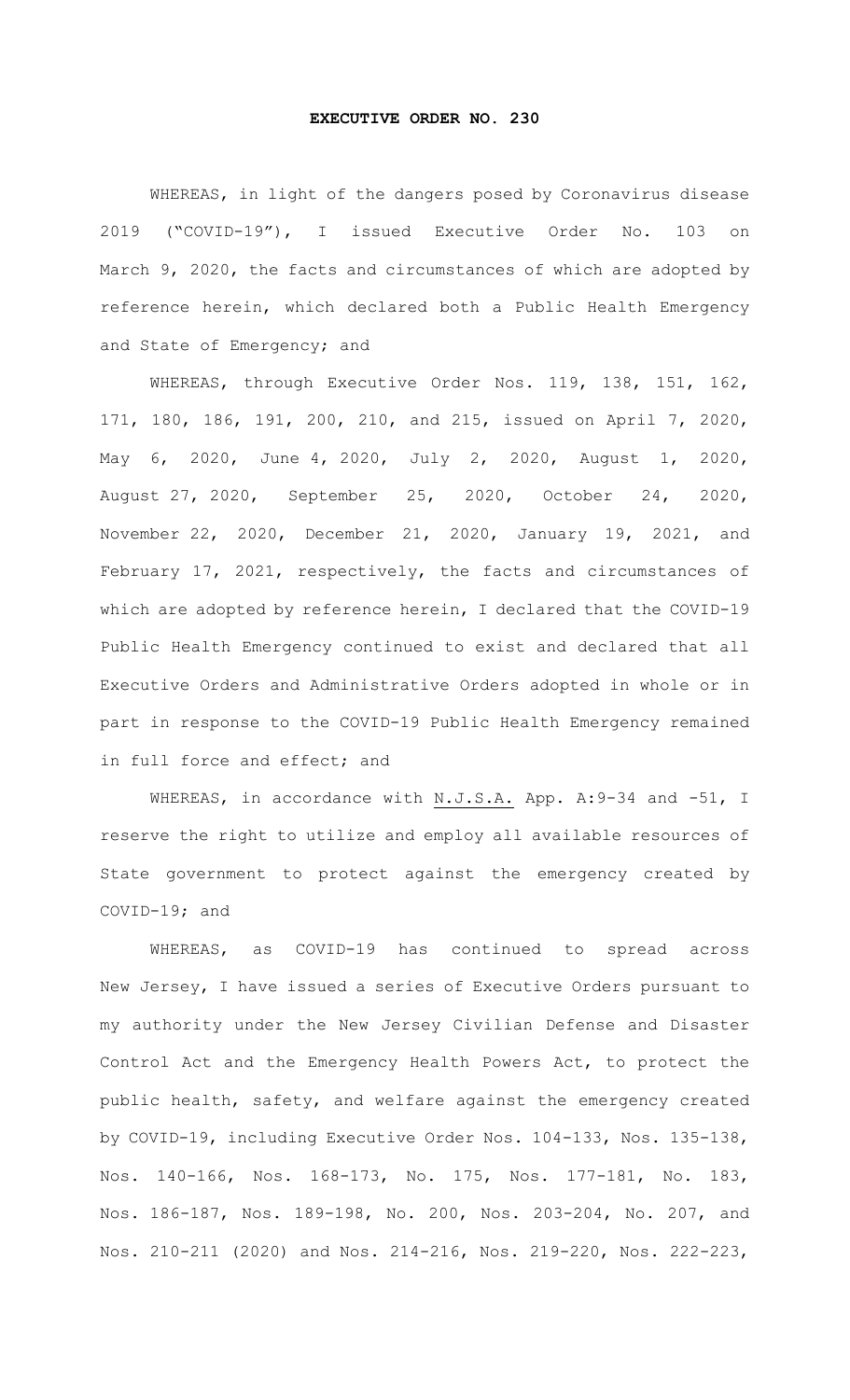No. 225, and Nos. 228-229 (2021), the facts and circumstances of which are all adopted by reference herein; and

WHEREAS, to limit community spread from person-to-person contact through use of social mitigation measures, Executive Order No. 107 (2020) closed all recreational and entertainment businesses, and limited all restaurants, dining establishments, and food courts, with or without a liquor license, all bars, and all other holders of a liquor license with retail consumption privileges, to offering food delivery and/or take-out services only; and

WHEREAS, after consultation with officials from the Department of Health ("DOH"), I announced a multi-stage New Jersey's Road Back Plan for the methodical and strategic reopening of businesses and activities based on scientific data and metrics concerning the level of disease transmission risk and essential classification; and

WHEREAS, because of the progress we had made in our fight against the COVID-19 pandemic in New Jersey, on Monday, June 22, 2020, I announced that indoor dining would be able to resume under strict limits as of Thursday, July 2, 2020, and that decision was formalized in Executive Order No. 157 (2020); and

WHEREAS, while Executive Order No. 157 (2020) announced the limited resumption of indoor dining, this step was put on hold in Executive Order No. 158 (2020), in light of COVID-19 spikes in states around the nation which state officials and other experts had attributed, at least in part, to activities in indoor food and beverage establishments; and

WHEREAS, indoor dining was permitted to resume on September 4, 2020, pursuant to Executive Order No. 183, with strict health and safety protocols in place, including limiting the number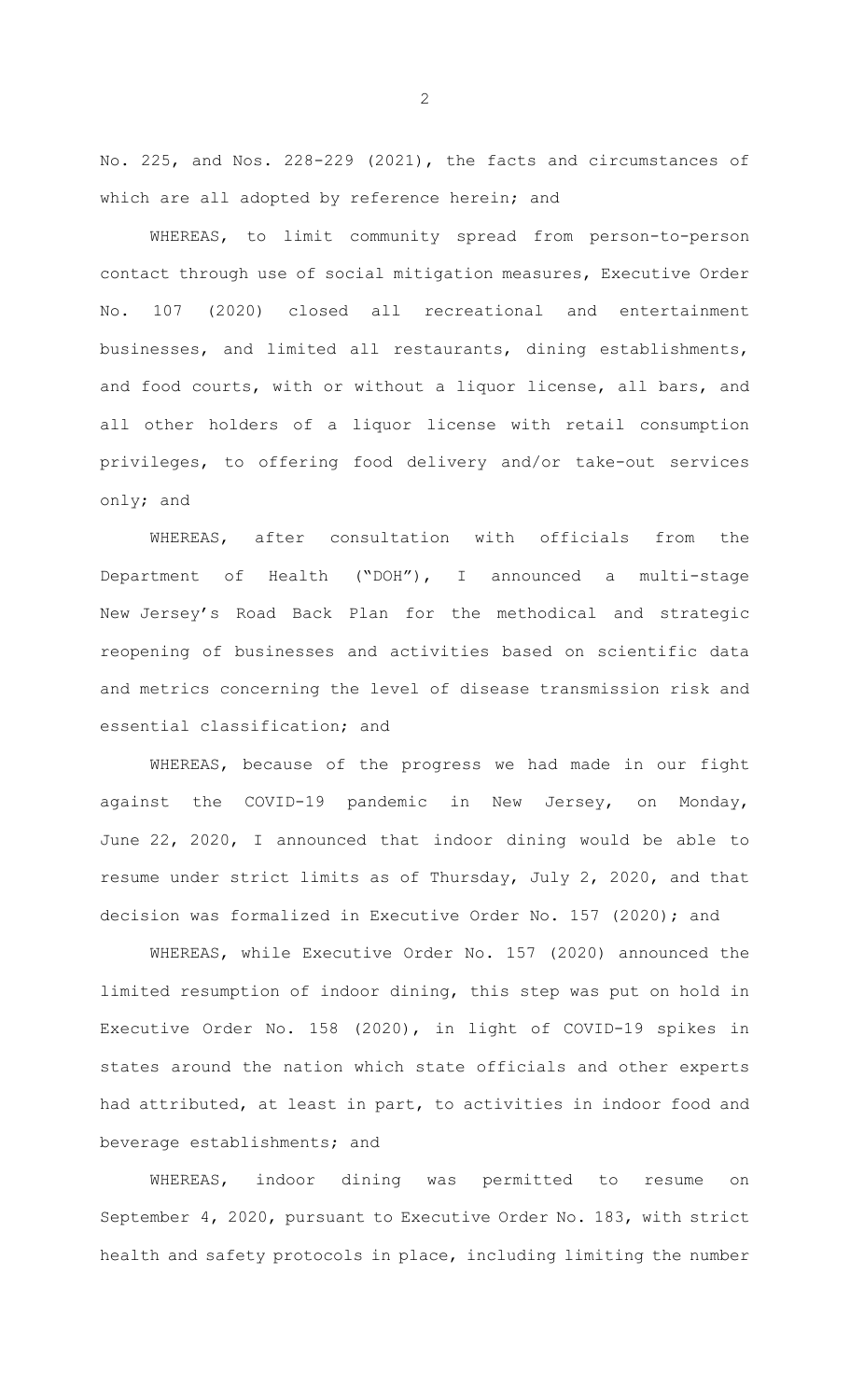of patrons to 25 percent of the establishment's stated maximum capacity; and

WHEREAS, Executive Order No. 157 (2020) permitted certain recreation and entertainment businesses to open their indoor premises subject to their compliance with specified health and safety protocols, including the same 25 percent capacity limitation; and

WHEREAS, Executive Order No. 157 (2020) permitted casinos and racetracks to resume operations conditioned on their compliance with requirements imposed by the Division of Gaming Enforcement and New Jersey Racing Commission; and

WHEREAS, Executive Order No. 181, issued August 27, 2020, permitted gyms, fitness centers, and health clubs to open their indoor spaces to the public at 25 percent of the facility's stated maximum capacity; and

WHEREAS, personal care service facilities were permitted to reopen their premises to the public pursuant to Paragraph 2 of Executive Order No. 157 (2020); and

WHEREAS, Executive Order No. 194 (2020) clarified that premises of indoor facilities providing personal care services are limited to 25 percent of the stated maximum capacity; and

WHEREAS, the current gatherings limits are set at 10 individuals indoors and 25 individuals outdoors; and

WHEREAS, Executive Order No. 196, issued November 16, 2020, declared that athletic practices and competitions, including professional and collegiate events, conducted indoors were subject to the indoor gathering limit of 10 persons, but permitted those events to exceed the gathering limits so long as no individuals were present who were not necessary for the event, though still at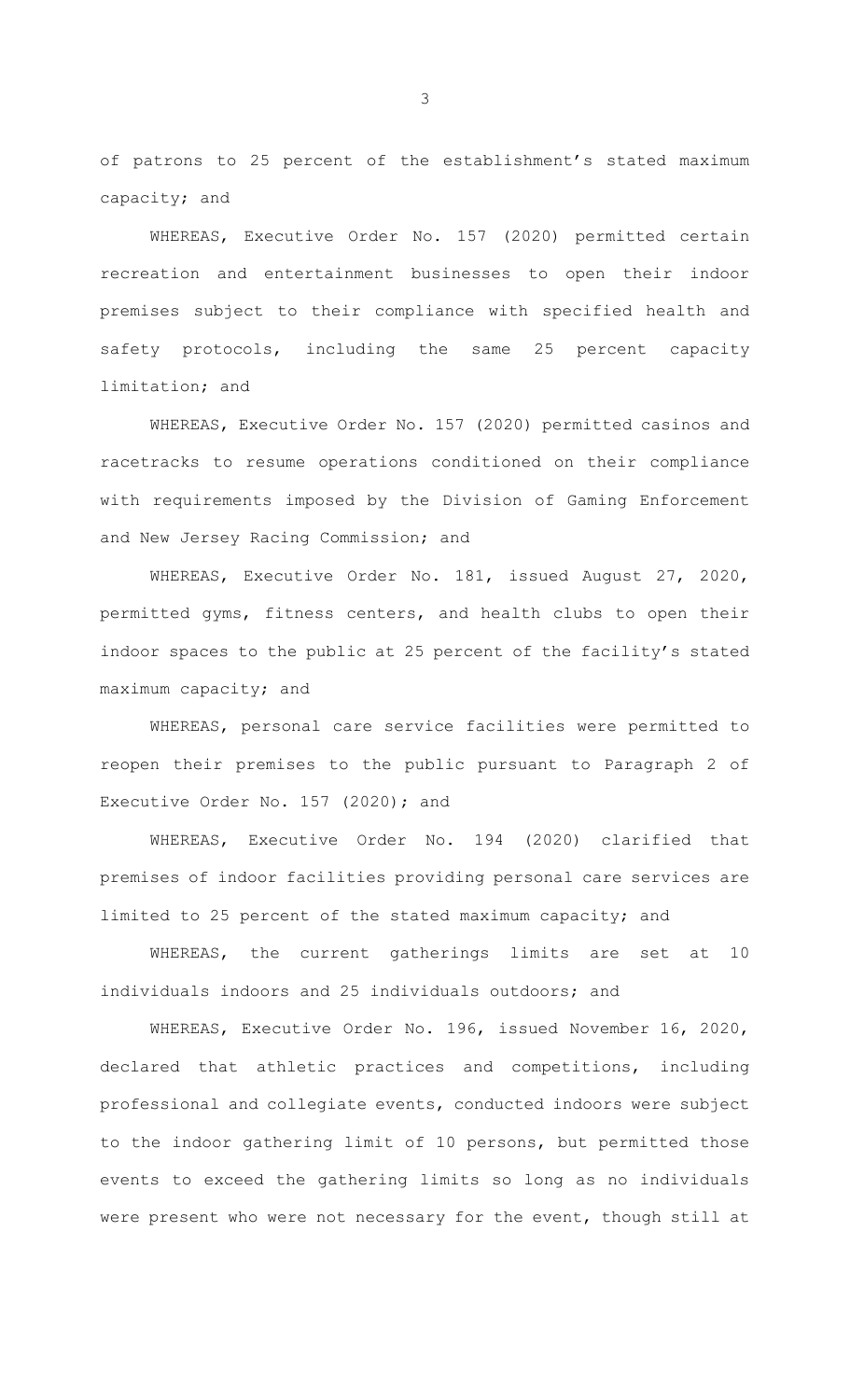levels no greater than 25 percent of the room's capacity or 150 persons, whichever is lower; and

WHEREAS, Executive Order No. 219, issued February 3, 2021, most recently increased the indoor limit for religious services to no greater than 35 percent of the room's capacity, but maintained the overall cap of 150 persons in place since September of 2020; and

WHEREAS, Executive Order No. 219 (2021) also increased the indoor limit for sporting events to no greater than 35 percent of the room's capacity, up to a maximum of 150 persons, where the event is limited to necessary persons; and

WHEREAS, that Order further increased indoor capacity limits for numerous businesses, including the indoor premises of food and beverage establishments, to 35 percent; and

WHEREAS, Executive Order No. 225 (2021) then increased the indoor capacity limit for gatherings that are religious services or celebrations to 50 percent of the capacity of the room in which they take place; and

WHEREAS, Executive Order No. 204 (2020) stated that outdoor athletic practices and competitions were subject to the outdoor gathering limit of 25 persons, but permitted those events to exceed the gathering limits so long as no individuals were present who were not necessary for the event; and

WHEREAS, Executive Order No. 222 (2021) explicitly permitted a limited number of parents and guardians to attend indoor and outdoor non-collegiate, non-professional sporting events; and

WHEREAS, Executive Order No. 225 (2021) subsequently clarified that a limited number of parents and guardians could also attend collegiate sporting events; and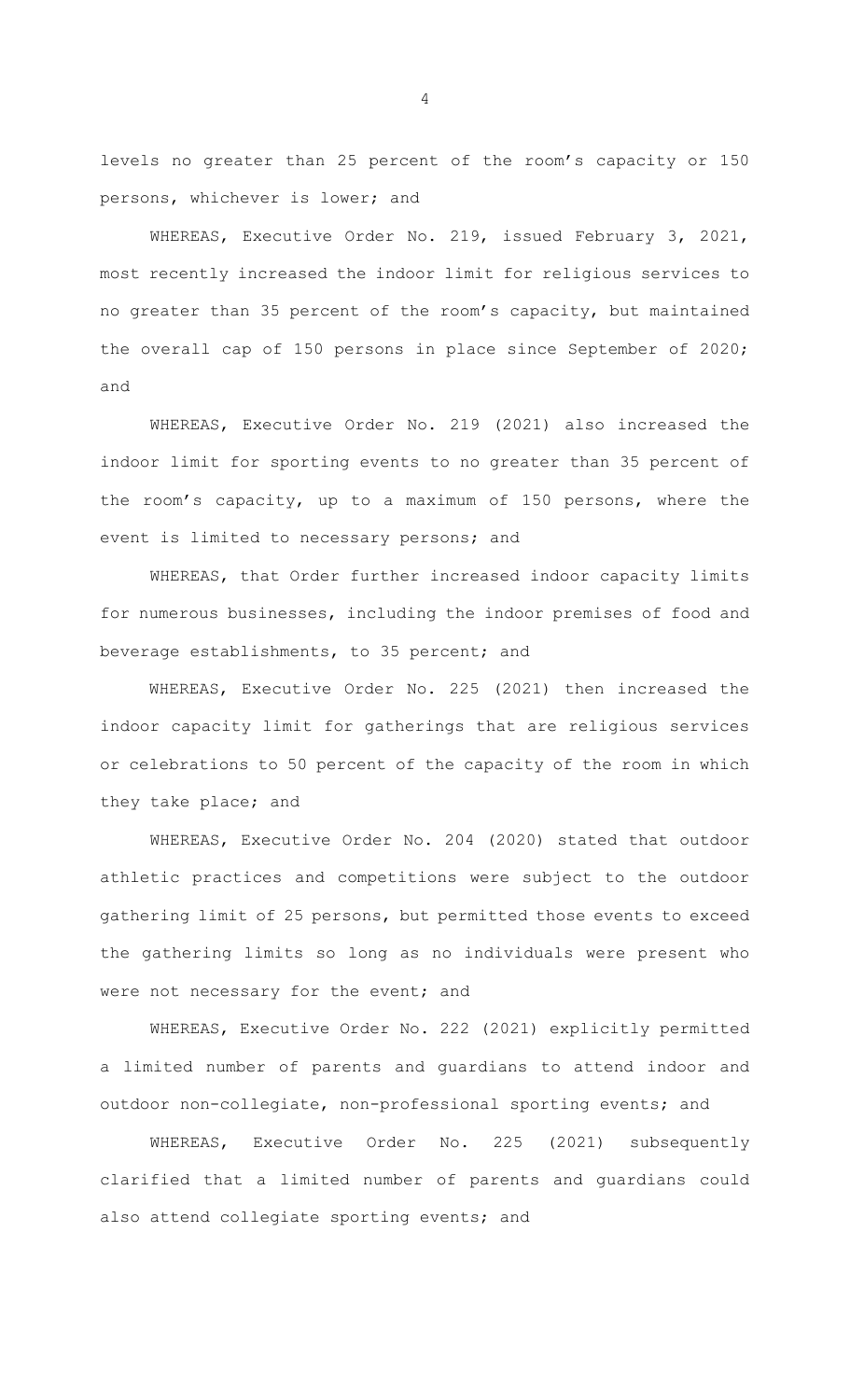WHEREAS, that Order also permitted certain larger venues, including sporting venues, to host events at 10 percent capacity indoors and 15 percent capacity outdoors; and

WHEREAS, in the past twelve months, we have gained critical knowledge regarding COVID-19, including a better understanding of the risks associated with certain activities, the activities that are most conducive to spread of the virus, and the safeguards that can be implemented to mitigate those risks; and

WHEREAS, this information, together with expanded access to testing, personal protective equipment, and other materials necessary to protect individuals from spread of the virus, as well as the ongoing COVID-19 Vaccination Plan ("Plan") discussed below, allows for certain activities to continue subject to more limited restrictions; and

WHEREAS, the number of hospitalized patients, patients in intensive care, and ventilators in use has decreased drastically over the past two months, and has remained stable during the last several weeks; and

WHEREAS, given the decrease in these key statistics, the State can take cautious, incremental steps to lift certain restrictions that were designed to limit person-to-person contact, including the indoor and outdoor gatherings limits and capacity restrictions on businesses; and

WHEREAS, certain gatherings, including religious services and political activity, are constitutionally protected activities, and restrictions on these gatherings should be less aggressive than restrictions on other gatherings; and

WHEREAS, courts both in New Jersey and across the nation have also recognized the propriety of accommodating religious services during the pandemic; and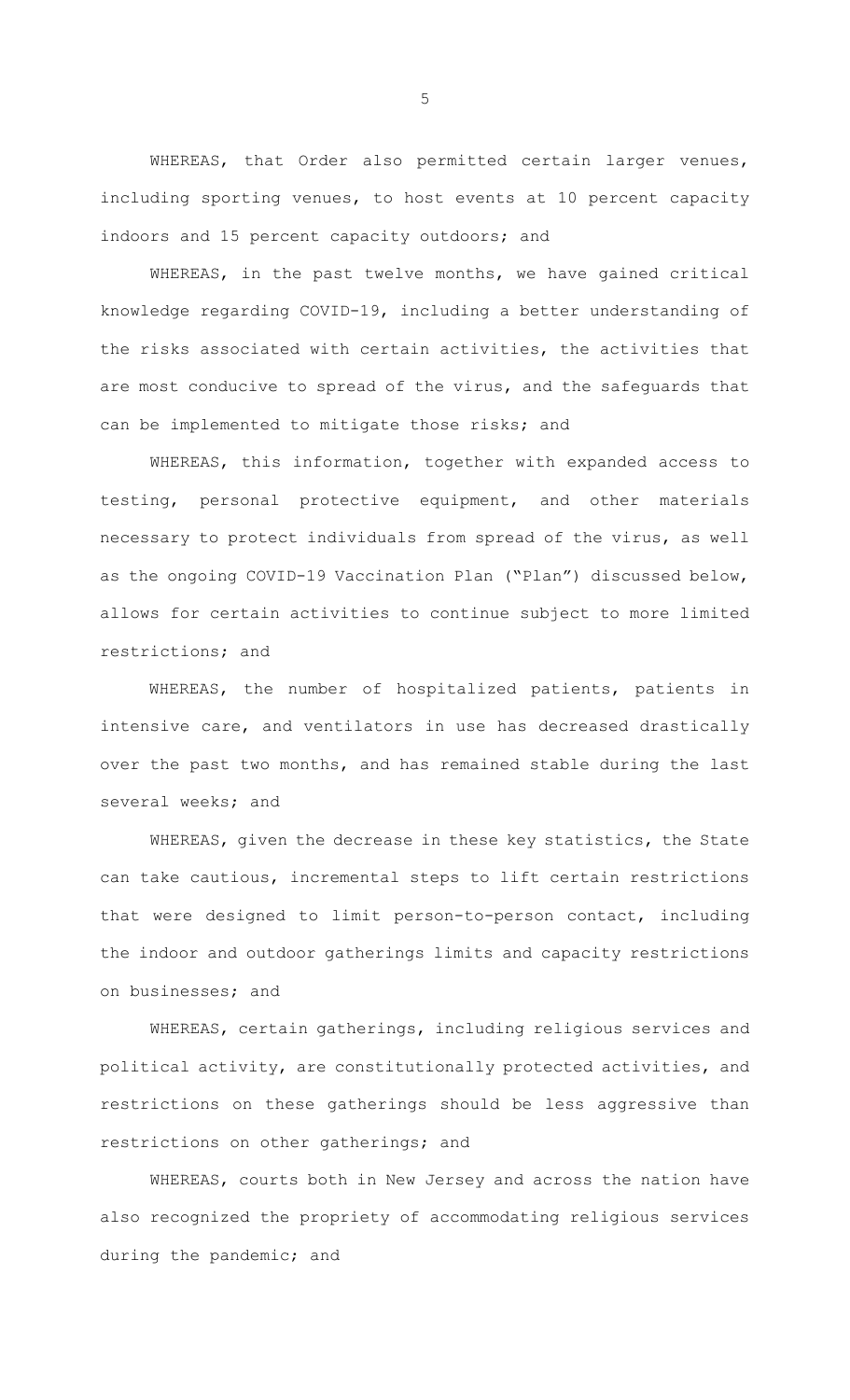WHEREAS, legislative and judicial proceedings are particularly important to the functioning of the State, the latter of which implicates constitutional rights and foundational privileges, and so should also proceed with less restrictive limits; and

WHEREAS, addiction group counseling services are a critical social and mental health service that necessitate robust group participation, particularly during the pandemic, which has heightened feelings of stress and social isolation, and thus can exceed the general gathering limit while following health and safety protocols; and

WHEREAS, certain events such as wedding ceremonies, funerals, and memorial services, which typically happen once in a lifetime, provide benefits to the well-being of the participants such that they can be treated differently from casual social gatherings such as house parties and birthday parties, which occur on a more frequent basis and typically do not present the same compelling need; and

WHEREAS, the current 35 percent capacity limit on the indoor premises of the above referenced establishments and on the indoor gathering limit for certain activities can safely be raised to 50 percent, as long as face covering and social distancing requirements are strictly observed; and

WHEREAS, 50 percent capacity is a limit that will continue to restrict congregation of large numbers of individuals in indoor settings; and

WHEREAS, as part of the State's response to COVID-19, DOH has created a comprehensive Plan to manage the receipt, administration, and tracking of the vaccines developed to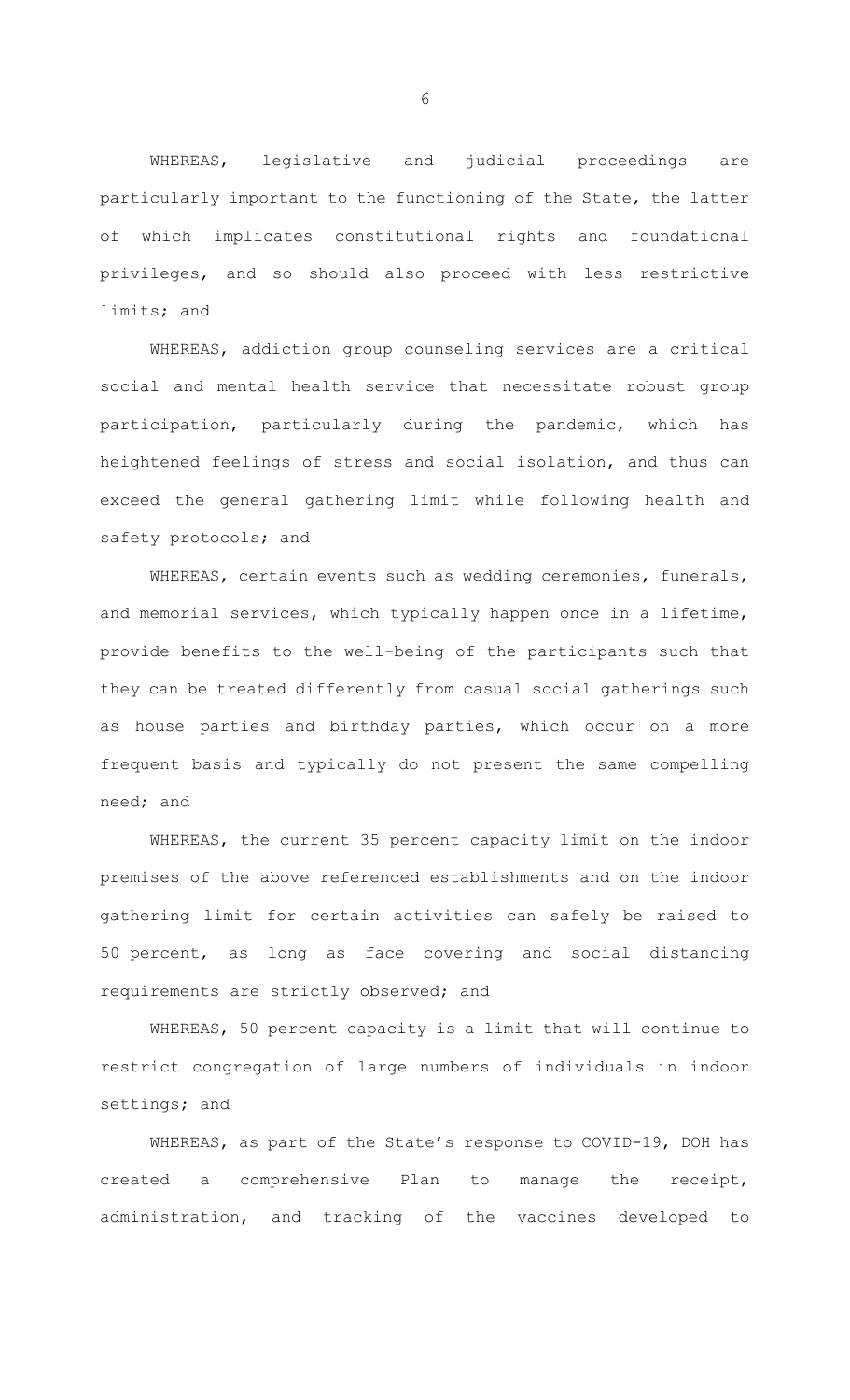inoculate the State's residents and workforce against COVID-19; and

WHEREAS, the State has thus far administered over 2.7 million doses of COVID-19 vaccines to individuals that live, work, and are educated in New Jersey and fit into specified high-risk categories, including healthcare workers and residents and staff of congregate care facilities that are at greater risk of exposure to COVID-19, frontline first responders including sworn law enforcement officers, individuals over the age of 65, individuals aged 16 to 64 years who are more inclined to severe illness as the result of exposure to COVID-19, and certain educators and child care workers; and

WHEREAS, the process of vaccinating the population to levels sufficient to establish community immunity is expected to take several months; and

WHEREAS, while New Jersey is rapidly expanding its capacity to vaccinate large numbers of individuals each day, it is still appropriate to maintain mitigation protocols, including overall limits on capacity in establishments open to the public, to ensure spread is limited while dissemination of the vaccine continues; and

WHEREAS, it is critical that individuals continue to follow social distancing, masking, and other infection control protocols while vaccine administration is ongoing in the State; and

WHEREAS, the Constitution and statutes of the State of New Jersey, particularly the provisions of N.J.S.A. 26:13-1 et seq., N.J.S.A. App. A: 9-33 et seq., N.J.S.A. 38A:3-6.1, and N.J.S.A. 38A:24 and all amendments and supplements thereto, confer upon the Governor of the State of New Jersey certain emergency powers, which I have invoked;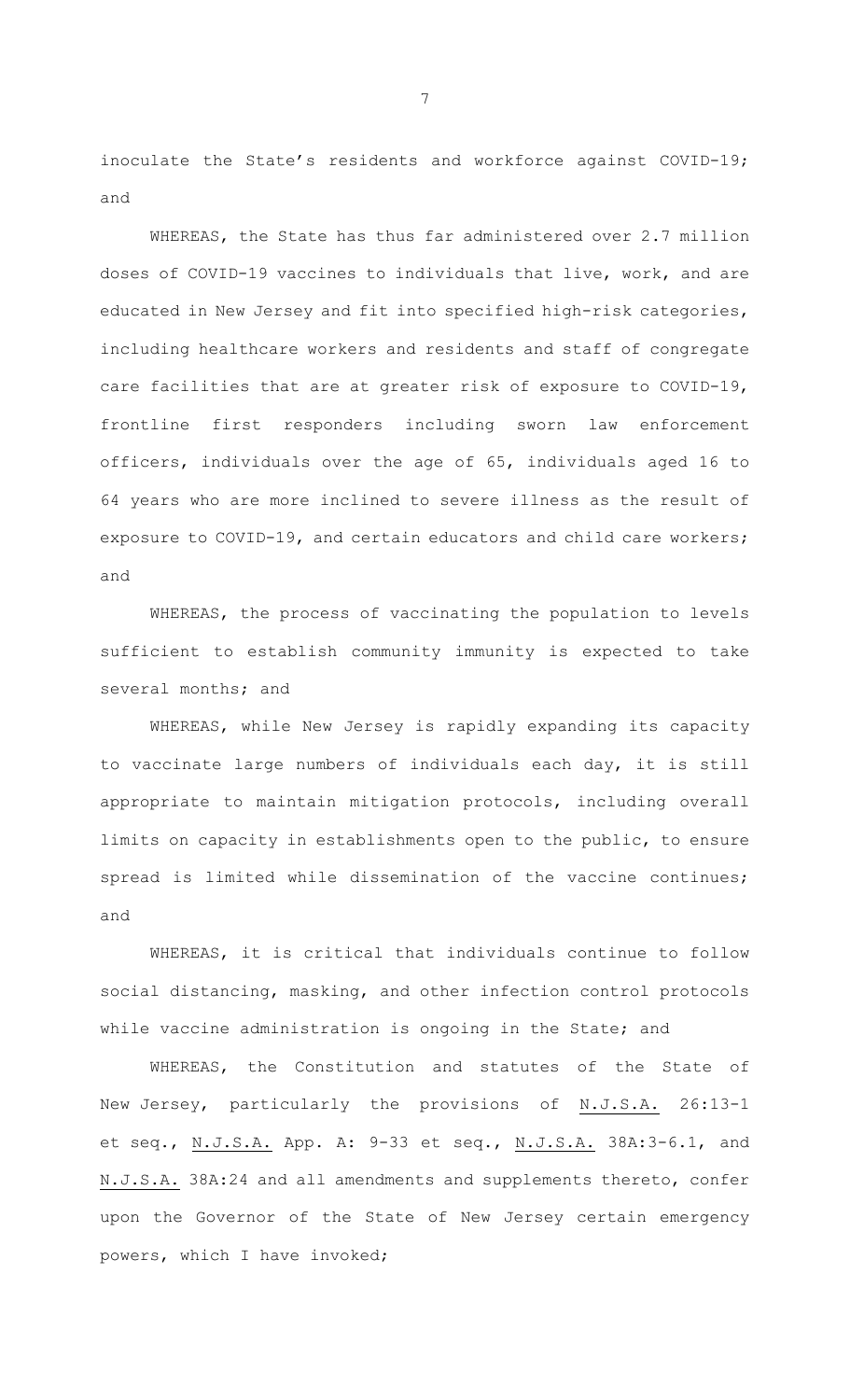NOW, THEREFORE, I, PHILIP D. MURPHY, Governor of the State of New Jersey, by virtue of the authority vested in me by the Constitution and by the Statutes of this State, do hereby ORDER and DIRECT:

1. Paragraph 1 of Executive Order No. 196 (2020) is hereby rescinded and the number of individuals at indoor gatherings that are not religious services or celebrations, political activities, wedding ceremonies, funerals, or memorial services shall be limited to 25 persons. While the numerical limits on indoor gatherings in Paragraph 1 of Executive Order No. 196 (2020) are rescinded, all other requirements for indoor gatherings outlined in Paragraphs 5 and 6 of Executive Order No. 183 (2020), including those provisions that incorporate by reference the requirements of Paragraph 1 of Executive Order No. 152 (2020), shall remain in effect.

2. The number of individuals at indoor gatherings that are political activities, wedding ceremonies, funerals, or memorial services shall be limited to 35 percent of the capacity of the room in which it takes place, but regardless of the capacity of the room, such limit shall never be larger than 150 persons or smaller than 25 persons, excluding staff of the gathering venue. For purposes of this Order, any private residence or residential unit shall be treated as a single "room." Paragraph 3 of Executive Order No. 219 (2021) is hereby rescinded to the extent that it conflicts with the provisions of this Order. Legislative proceedings of State, county, or local government, including local Boards of Education, and State and local judicial proceedings are not subject to the capacity limits on gatherings in this or any other applicable Executive Order.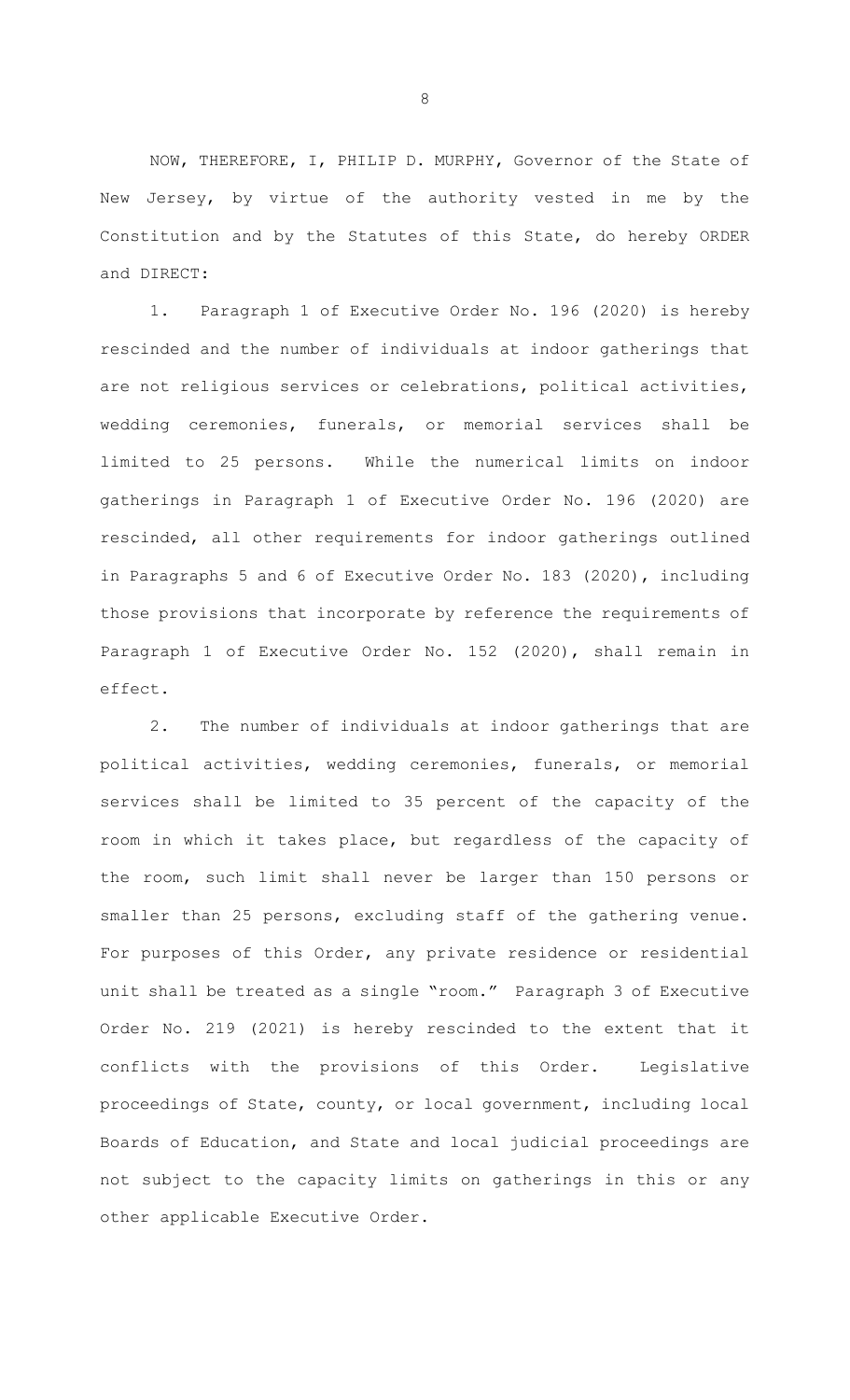3. The number of individuals at indoor gatherings that are religious services or celebrations, including wedding ceremonies, funerals, and memorial services that involve religious services, shall be limited to 50 percent of the capacity of the room in which it takes place, excluding staff of the gathering venue, but regardless of the capacity of the room, such limit shall never be smaller than 25 persons. Paragraph 1 of Executive Order No. 225 (2021) is hereby rescinded to the extent that it conflicts with the provisions of this Order.

4. The number of individuals at an indoor gathering that involves an Alcoholics Anonymous meeting, Narcotics Anonymous meeting, or similar meeting of an addiction support group shall be limited to 35 percent of the capacity of the room in which it takes place, but regardless of the capacity of the room, such limit shall never be larger than 150 persons or smaller than 25 persons.

5. The number of individuals at an indoor gathering that is a wedding reception shall be limited to 35 percent of the capacity of the room in which it takes place, but regardless of the capacity of the room, such limit shall never be smaller than 25 persons or larger than 150 persons, excluding the reception venue's staff. Paragraph 1 of Executive Order No. 228 (2021) is hereby rescinded to the extent that it conflicts with the provisions of this Order.

6. It is hereby restated that entertainment centers where performances are viewed or given, including movie theaters, performing arts centers, and other concert venues, that have opened their indoor spaces to the public, must limit the number of patrons in any indoor room where a performance is viewed or given to 35 percent of the stated maximum capacity, if applicable, at one time, but regardless of the capacity of the room, such limit shall never be larger than 150 persons, excluding the entertainment center's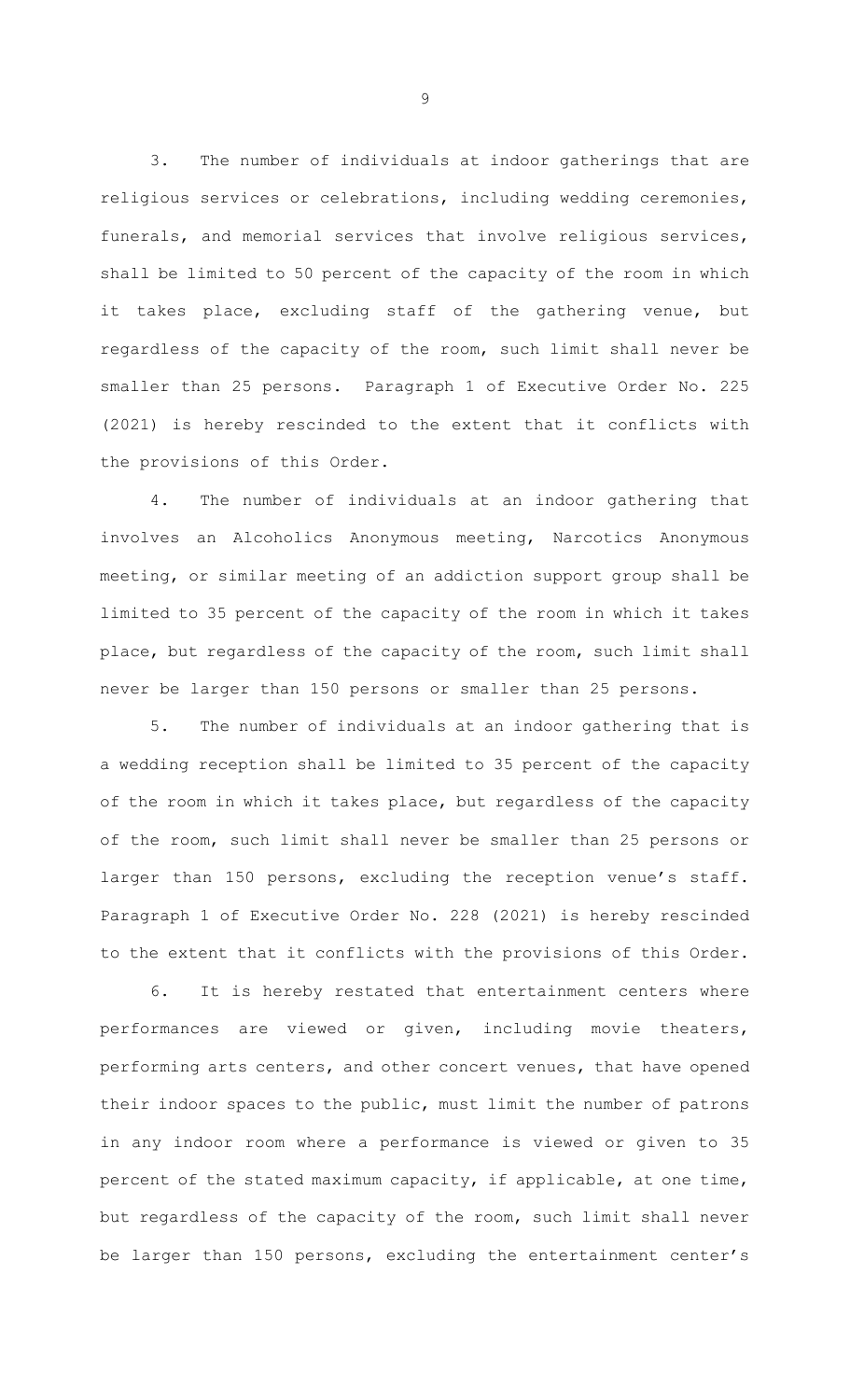employees. The other requirements outlined in Paragraph 2 of Executive Order No. 183 (2020) continue to apply. Such indoor entertainment centers may host a performance in an adjacent outdoor area with a maximum capacity equivalent to the facility's indoor capacity permitted under this Paragraph.

7. Any requirements in any Executive Order, Administrative Order, or agency directive that incorporated by reference the gatherings limits in Executive Order Nos. 107, 142, 148, 152, 156, 161, 173, 183, 196, or 204 (2020), or No. 219 (2021) are amended to reflect the rules on gatherings stated in this Order.

8. Paragraph 4 of Executive Order No. 204 (2020) is hereby rescinded and the number of individuals at outdoor gatherings shall be limited to 50 persons or fewer. An outdoor gathering that is a religious service or celebration, political activity, wedding ceremony, funeral, memorial service, meeting of an addiction support group, legislative proceeding of State, county, or local government, including local Boards of Education, or State or local judicial proceeding is not required to comply with the numerical limit on persons. All other requirements for outdoor gatherings contained in Paragraph 1 of Executive Order No. 161 (2020), including the requirements of Paragraph 2 of Executive Order No. 152 (2020) incorporated by reference therein, shall remain in effect. Paragraph 2 of Executive Order No. 228 (2021) remains in effect.

9. Outdoor entertainment centers where performances are viewed or given, including movie theaters, performing arts centers, and other concert venues, must continue to limit the number of patrons in any outdoor area where a performance is viewed or given to a number that ensures that all individuals can remain six feet apart, but such limit shall never be larger than 150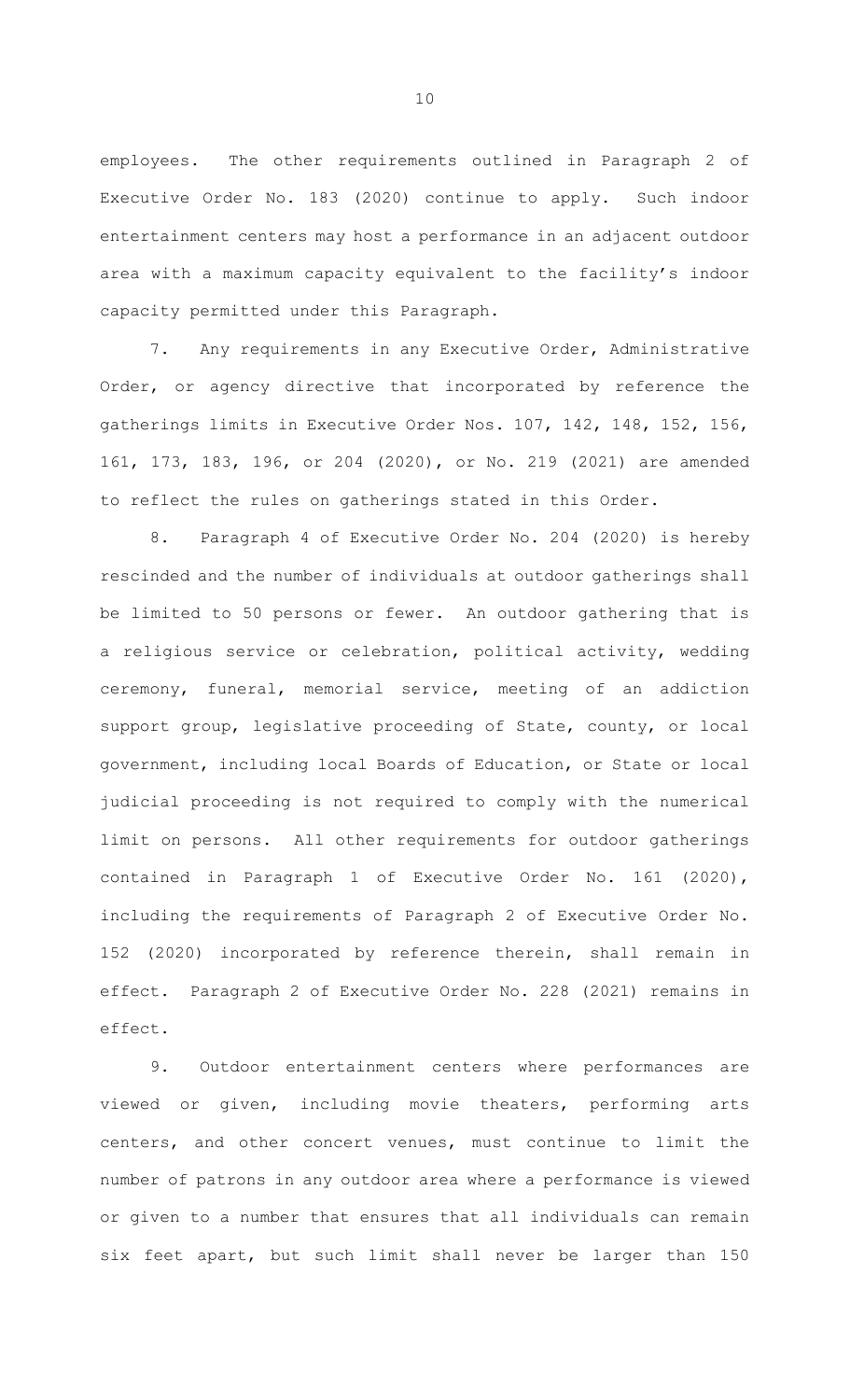persons, as previously stated in Paragraph 8 of Executive Order No. 196 (2020).

10. Restaurants, cafeterias, dining establishments, including private, non-profit clubs, and food courts, with or without a liquor license, bars, and all other holders of a liquor license with retail consumption privileges, collectively referred to as "food or beverage establishments," that are open to the public shall limit the number of patrons in indoor areas to 50 percent of the food and beverage establishment's indoor capacity, excluding the food or beverage establishment's employees. Paragraph 1 of Executive Order No. 219 (2021) is hereby rescinded to the extent that it conflicts with the provisions of this Order.

11. Personal care services authorized to reopen their indoor facilities to the public pursuant to Paragraph 2 of Executive Order No. 157 (2020) shall limit occupancy of any indoor premises to 50 percent of the stated maximum capacity at one time, excluding the facility's employees. Paragraph 4 of Executive Order No. 219 (2021) is hereby rescinded to the extent that it conflicts with the provisions of this Order.

12. "Health clubs," as defined by N.J.S.A. 56:8-39, which include gyms and fitness centers, as well as amusement and water parks, authorized to reopen their indoor facilities to the public pursuant to Paragraph 1 of Executive Order No. 181 (2020) shall limit occupancy of any indoor premises to 50 percent of the stated maximum capacity at one time, excluding the facility's employees. Paragraph 5 of Executive Order No. 219 (2021) is hereby rescinded to the extent that it conflicts with the provisions of this Order.

13. Recreational and entertainment businesses that were permitted to reopen their indoor facilities to the public pursuant to Paragraph 7 of Executive Order No. 157 (2020) shall limit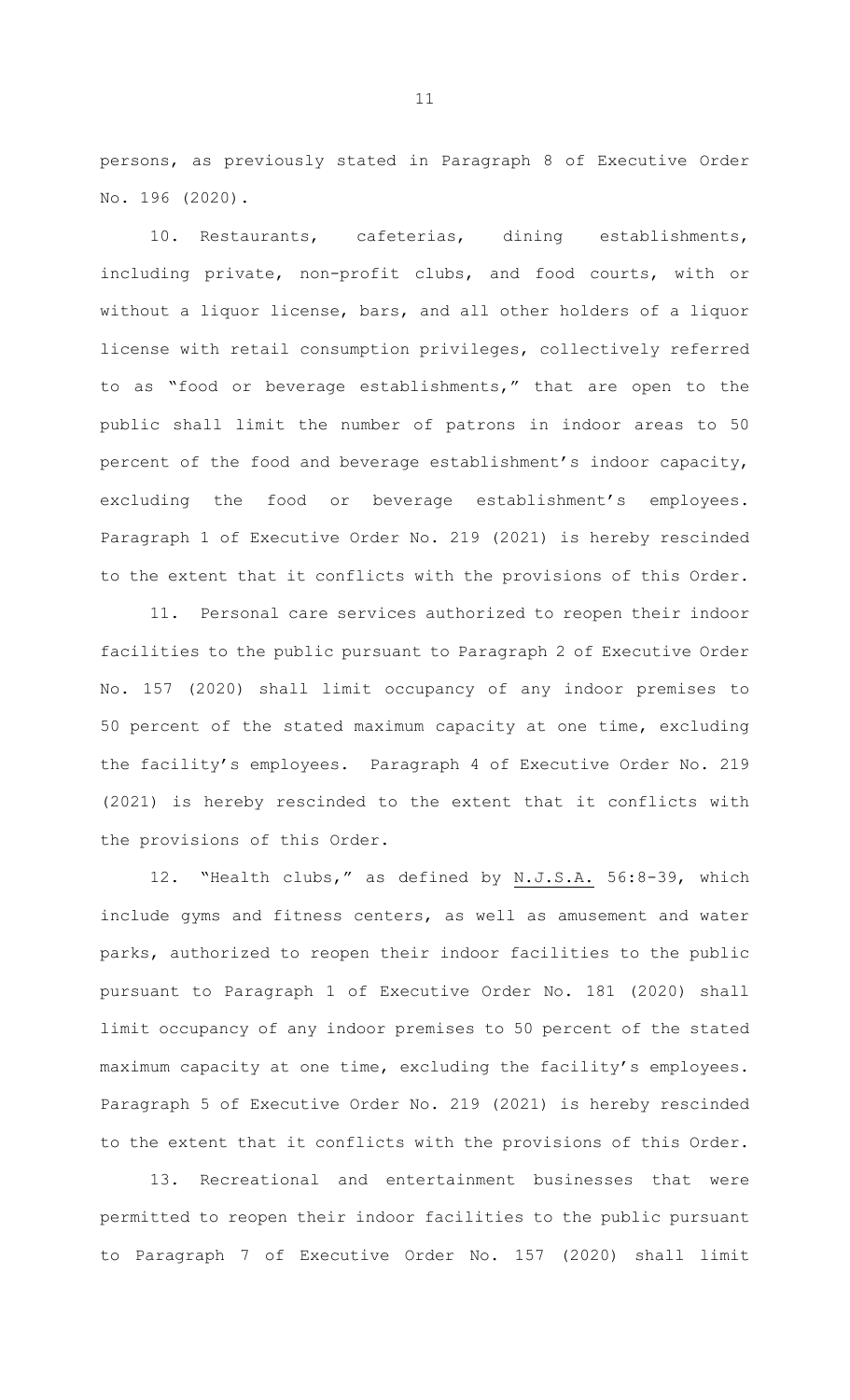occupancy of any indoor premises to 50 percent of the stated maximum capacity at one time, excluding the recreational or entertainment business's employees. Paragraph 6 of Executive Order No. 219 (2021) is hereby rescinded to the extent that it conflicts with the provisions of this Order.

14. Casinos, including casino gaming floors and retail sports wagering lounges, that have opened their indoor premises to the public shall limit occupancy of any indoor premises to 50 percent of the stated maximum capacity at one time, excluding the facility's employees. Paragraph 7 of Executive Order No. 219 (2021) is hereby rescinded to the extent that it conflicts with the provisions of this Order.

15. Collegiate athletic competitions that are conducted indoors are subject to the current indoor gathering limit of 25 persons. Athletes, coaches, referees, and trainers, and other individuals who are necessary for the collegiate sporting event are not included in the number of individuals present at a gathering for purposes of the limits on gatherings. Operators of such sports activities may permit up to two parents or guardians per athlete participating in the practice or competition to attend the event. Such parents and guardians shall also be considered necessary for the practice or competition. The number of individuals present inside a room where an indoor collegiate athletic practice or competition is taking place may not exceed 35 percent of the capacity of the room, and such limit may not exceed 150 persons, except that individuals necessary for the collegiate sporting event may exceed the 150-person limit. In no case shall the number of persons, inclusive of parents and guardians, exceed 35 percent of the capacity of the room. The provisions of Paragraph 1 of Administrative Order No. 2020-22 regarding indoor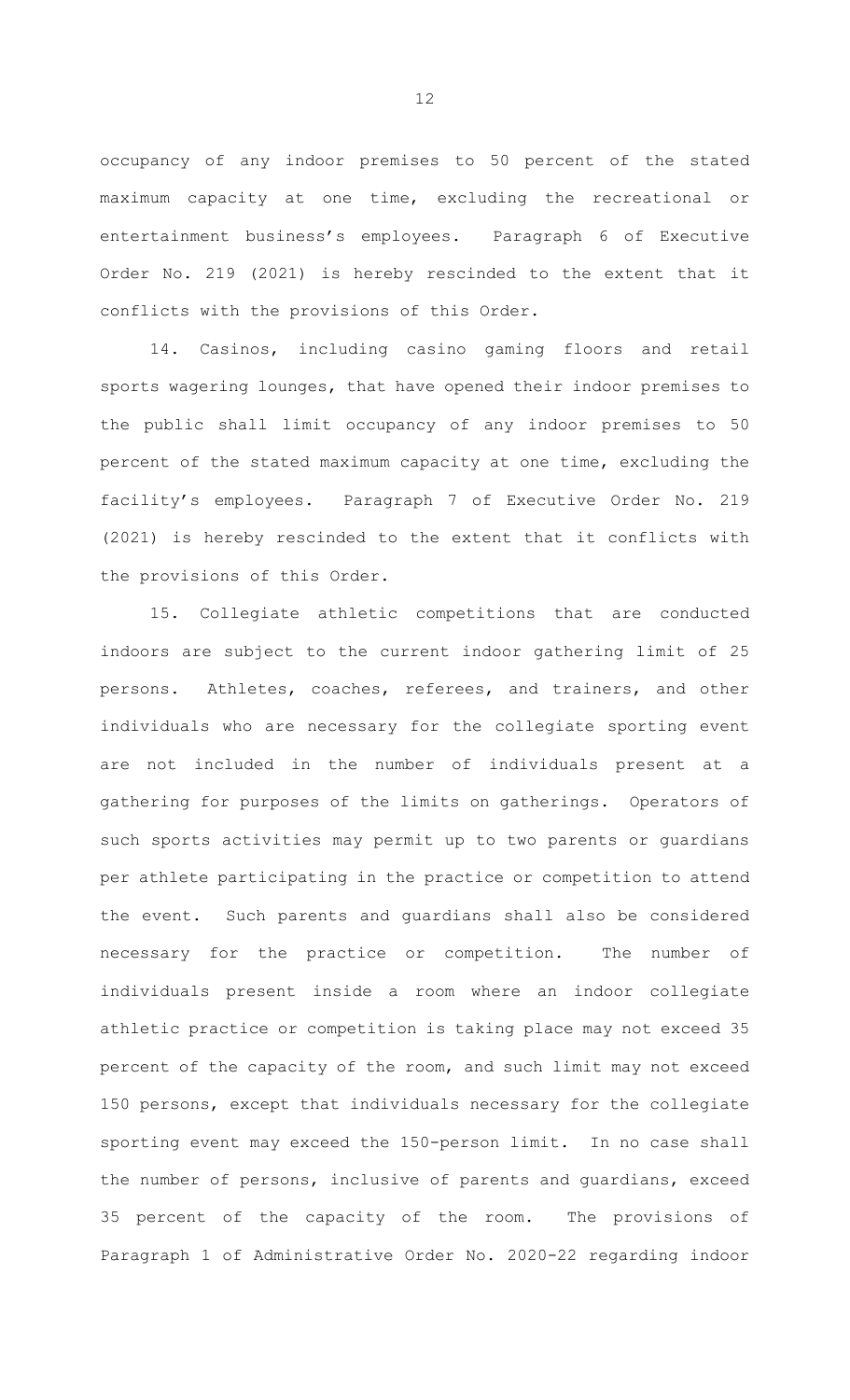gatherings shall continue to apply. Paragraph 4 of Executive Order No. 225 (2021) is hereby rescinded to the extent that it conflicts with the provisions of this Order.

16. Collegiate athletic practices and competitions that are conducted outdoors are subject to the outdoor gathering limit of 50 persons. Athletes, coaches, referees, trainers, and other individuals who are necessary for the competitive collegiate sporting event are not included in the number of individuals present at a gathering for purposes of the limits on gatherings. Operators of such sports activities may permit up to two parents or guardians per athlete participating in the practice or competition to attend. Such parents and guardians shall be considered necessary for the practice or competition. Paragraph 5 of Executive Order No. 225 (2021) is hereby rescinded to the extent that it conflicts with the provisions of this Order.

17. Professional athletic competitions that are conducted indoors are subject to the current indoor gathering limit of 25 persons. Athletes, coaches, referees, and trainers, and other individuals who are necessary for the competitive professional or collegiate sporting event are not included in the number of individuals present at a gathering for purposes of the limits on gatherings. The number of individuals present inside facilities where indoor professional or collegiate athletic competitions are taking place may not exceed 35 percent of the capacity of the room in which it takes place, and such limit may not exceed 150 persons. The provisions of Paragraph 1 of Administrative Order No. 2020-22 regarding indoor gatherings shall continue to apply. Paragraph 9 of Executive Order No. 219 (2021) is hereby rescinded to the extent that it conflicts with the provisions of this Order.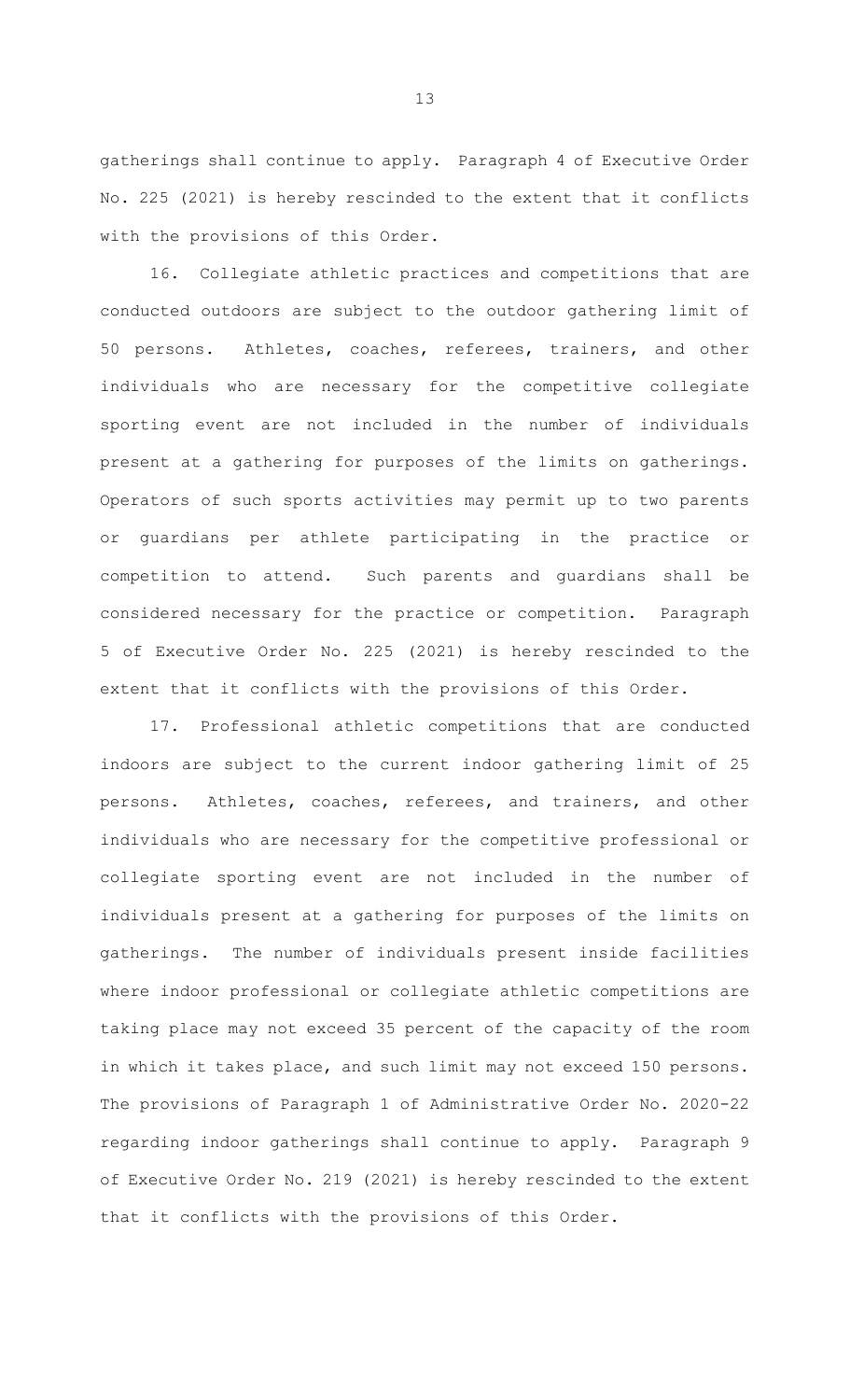18. Professional athletic competitions that are conducted outdoors are subject to an outdoor gathering limit of 50 persons. Athletes, coaches, referees, and trainers, and other individuals who are necessary for the competitive professional or collegiate sporting event are not included in the number of individuals present at a gathering for purposes of the limits on gatherings. The provisions of Paragraph 1 of Administrative Order No. 2020-22 regarding outdoor gatherings shall continue to apply. Paragraph 5 and Executive Order No. 204 (2020) is hereby rescinded to the extent that it conflicts with the provisions of this Order.

19. All non-collegiate and non-professional athletic practices and competitions that are conducted indoors are subject to the current indoor gathering limit, which was most recently set at 25 persons. However, if the number of individuals who are necessary for the practice or competition, such as athletes, coaches, and referees, is greater than 25 persons, such a practice or competition may proceed, as long as no individuals are present who are not necessary for the practice or competition. Operators of such sports activities may permit up to two parents or guardians per athlete under the age of twenty-one participating in the practice or competition to attend the event provided all attendees abide by the applicable requirements in the DOH's "Guidance for Sports Activities." Such parents and guardians shall be considered necessary for the practice or competition. The number of individuals present inside facilities where indoor practices or competitions are taking place, inclusive of all necessary individuals, may not exceed 35 percent of the capacity of the room in which it takes place, and such limit may not exceed 150 persons. Paragraph 1 of Executive Order No. 220 (2021) is hereby rescinded to the extent that it conflicts with the provisions of this Order.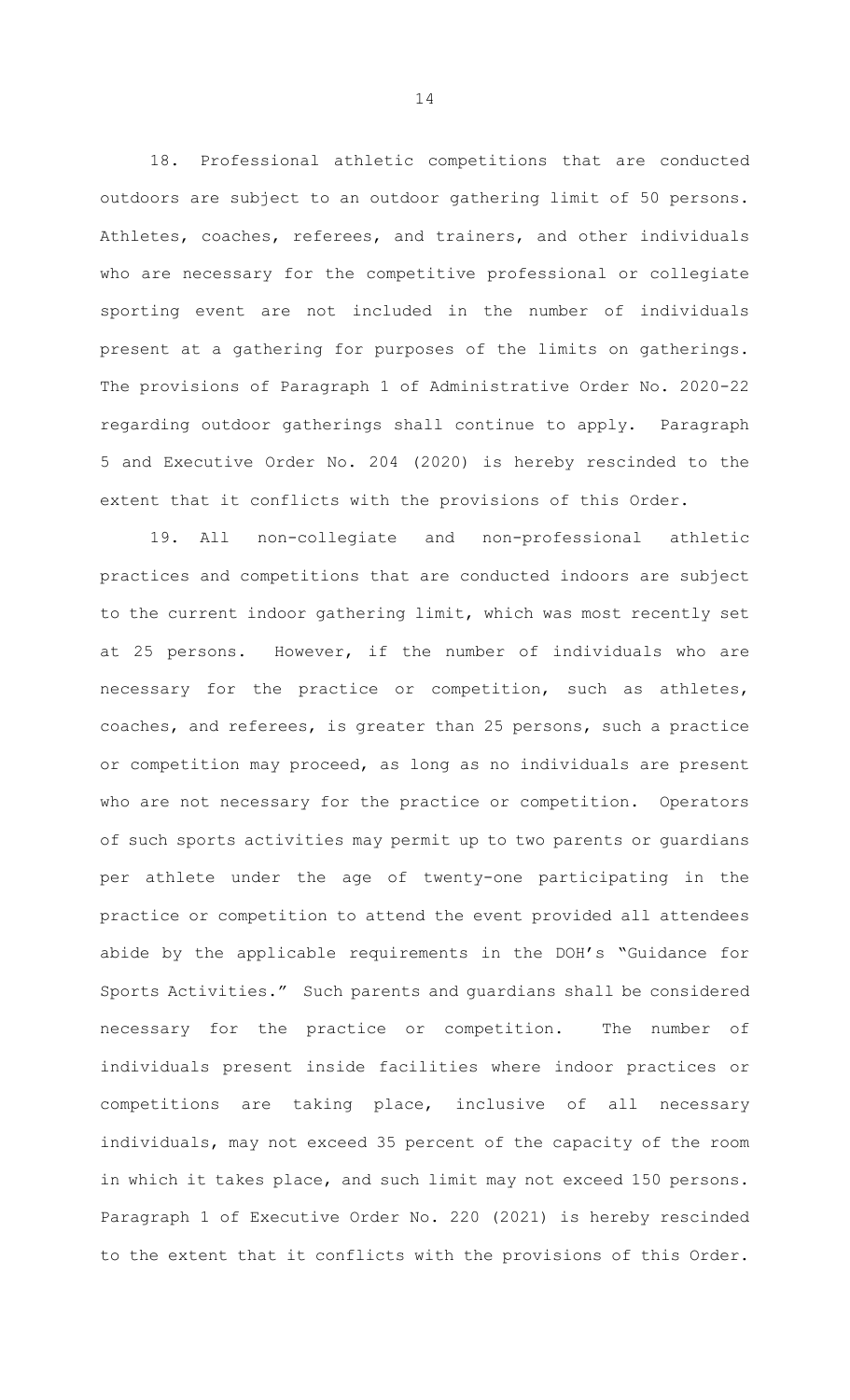20. All non-collegiate and non-professional athletic practices and competitions that are conducted outdoors are subject to the current outdoor gathering limit of 50 persons. However, if the number of individuals who are necessary for the practice or competition, such as athletes, coaches, and referees, is greater than 50 persons, such a practice or competition may proceed, as long as no individuals are present who are not necessary for the practice or competition. Operators of such sports activities may permit up to two parents or guardians per athlete under the age of twenty-one participating in the practice or competition to attend provided all attendees abide by the applicable requirements in the DOH's "Guidance for Sports Activities." Such parents and guardians shall be considered necessary for the practice or competition. Paragraph 2 of Executive Order No. 220 (2021) is hereby rescinded to the extent that it conflicts with the provisions of this Order.

21. Paragraph 2 of Executive Order No. 225 (2021) shall continue to apply to events, including collegiate, youth and professional sports competitions, that take place in sports and entertainment venues with a fixed seating capacity of 5,000 persons or greater.

22. Paragraph 3 of Executive Order No. 225 (2021) shall continue to apply to events, including collegiate, youth and professional sports competitions, that take place in sports and entertainment venues with a fixed seating capacity of 5,000 persons or greater.

23. The State Director of Emergency Management, who is the Superintendent of State Police, shall have the discretion to make additions, amendments, clarifications, exceptions, and exclusions to the terms of this Order.